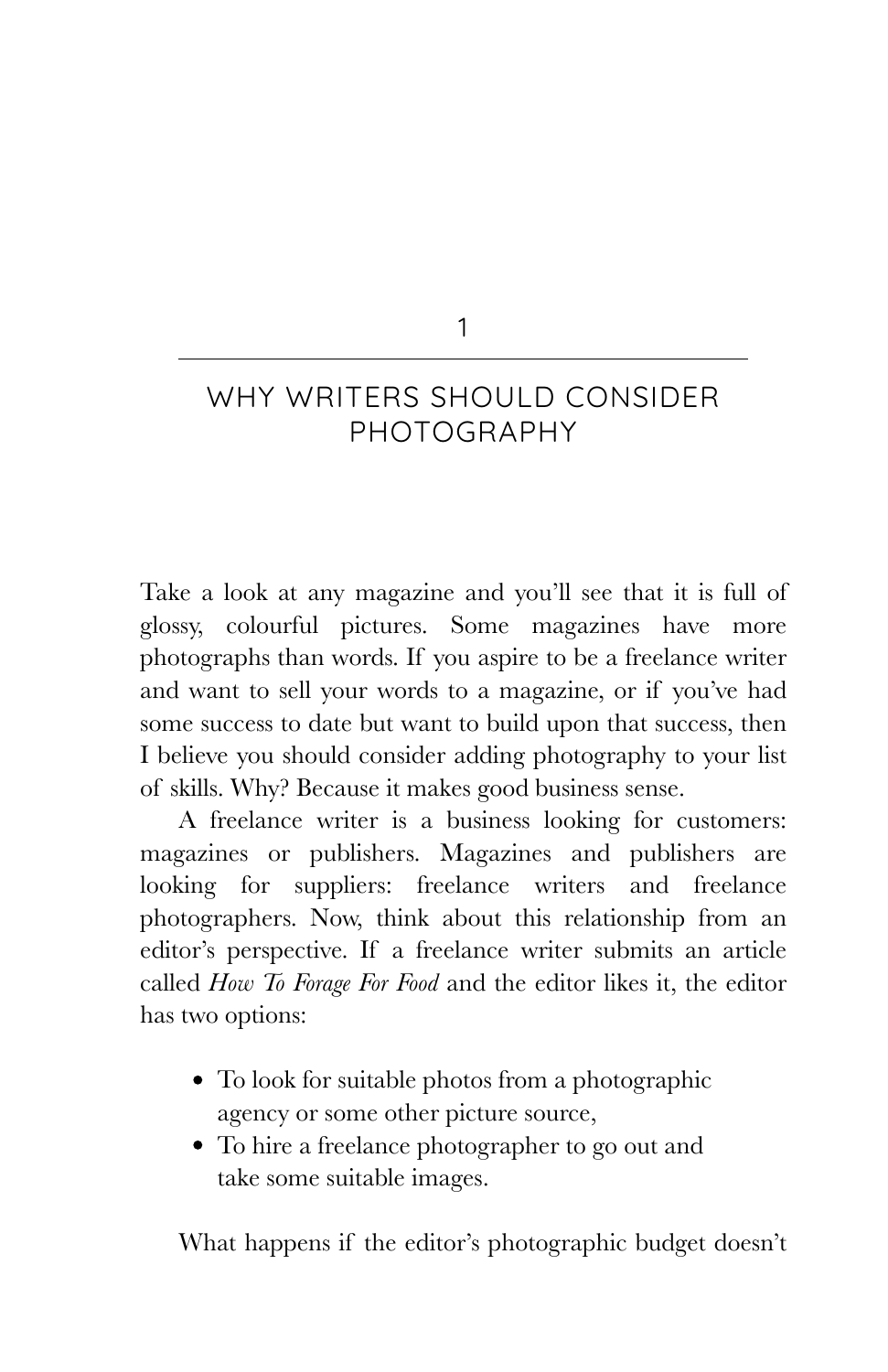cover the fee the photographic agency requires for the photos the editor wants to use? That time searching for suitable images has been wasted. Commissioning a freelance photographer to take some photographs takes time too. What happens if the freelance photographer doesn't provide the exact photos the editor was looking for, or the weather wasn't right on the day? That's more time wasted. Time editors don't have. (Who does?)

I spent many years writing a regular column for a county magazine, and during a meeting with the editor, she said:

*"My dream supplier is someone who can provide the words and pictures. Every page in my magazine needs a words-and-picture package because every page is illustrated with photos. If a writer sends me an article I want to use, but it doesn't have any photos, I then have to spend time trying to find suitable images. At particularly busy times, if I have a page to fill and I have a choice between a well-written article without pictures or a good article that needs some editing but comes with photographs, I will always go with the good article with pictures. As an editor, my skill is editing text. I can edit a good article into a great article in a couple of minutes. Finding the right photographs can take two or three hours."*

There you have it. Straight from the horse's mouth. (Not that the editor looked anything like a horse, I hasten to add.) Writers who can provide editors with a complete words-andpicture package are making the editor's life easier. So why shouldn't that writer be you? If you have a camera go and dig it out from the back of the cupboard because soon it's going to be earning you some cash. And if you don't have a camera, consider investing in one because you could recover its cost with your first sale.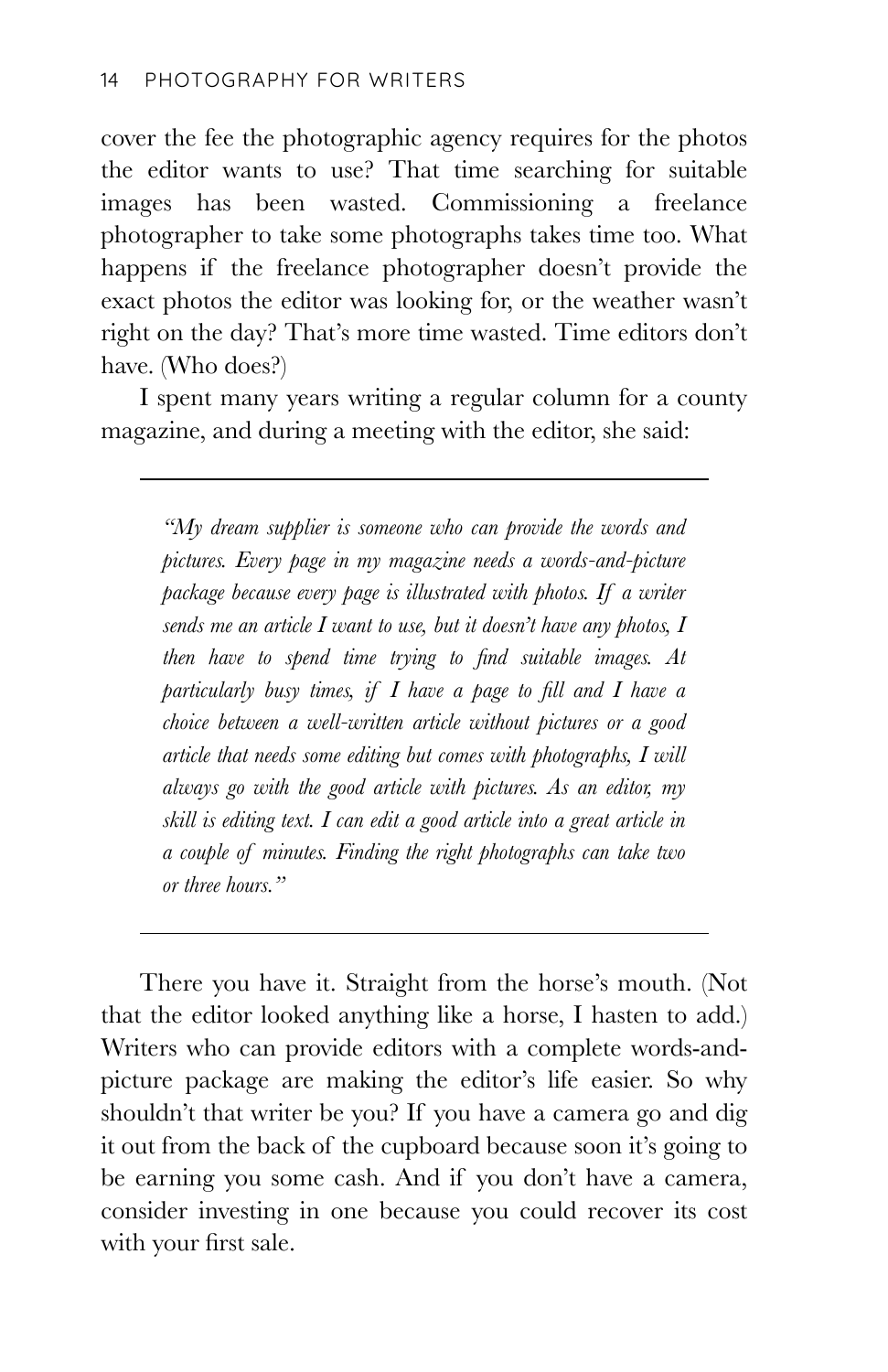#### Letters & Fillers Market

Magazines love reader-interactivity, and a great way to do this is to invite readers to send in letters where they can comment on articles they've read in previous issues, or simply share something that has happened in their own lives. In many magazines, the readers' letter page often has a club-like feel to it, as if they are friends gathering together to share news over a coffee. Photographs, nowadays, accompany many of these letters, and some magazines will pay extra for those letters with photos.

Many of the better paying opportunities are in the women's weekly magazines, so here's an example of some of the words-and-picture opportunities I've found in one issue of one such magazine:

- The Readers' Letter Page every letter is accompanied by a photograph. The photograph is often a humorous one with the reader in a funny situation, or perhaps a reader's child in a cute pose. The magazine paid these readers  $\mathcal{L}$  100 (\$120) for every piece used. This is where you need to understand that if you want your letter published in this section then you must include a photograph too.
- Readers' Top Tips Page This page has 12 useful household tips, sent in by readers. Seven have photographs accompanying them, five are words only. The magazine paid  $\angle$  30 (\$35) for word-only tips, but  $\angle 60$  (\$75) for tips accompanied by a photograph. See? Supplying photos means the earning potential is greater.
- Readers' Special Moments a double-page spread where readers share those special days in their lives: marriages, anniversaries, thrilling holidays or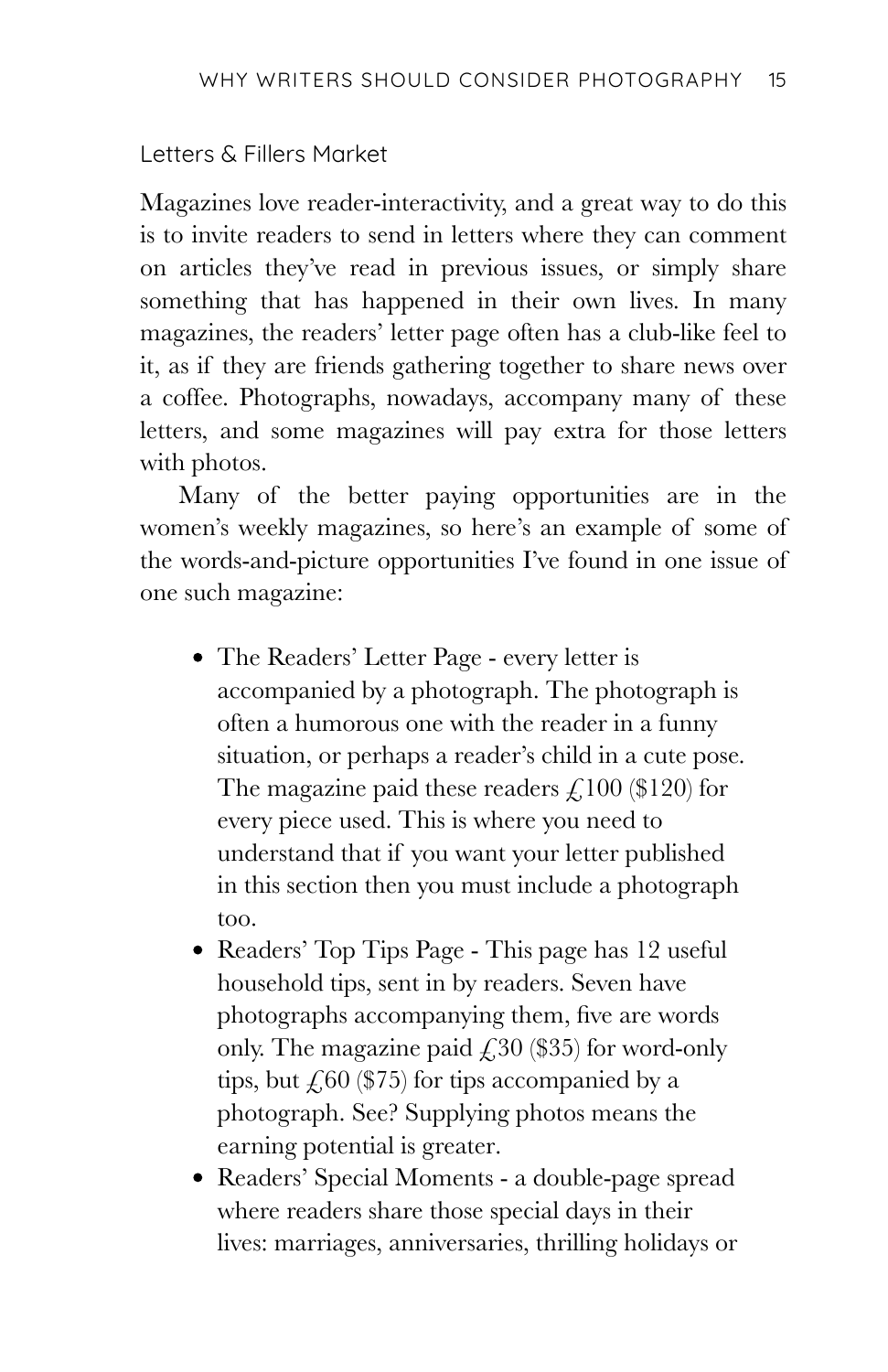fun days out. Every story has a photograph, for which the magazine paid  $\text{\textsterling}40$  (\$50). So, no photograph means you don't stand a chance of selling your words to this slot.

Another letters page is devoted to the silly things in life. Again, every letter is illustrated with a photograph and they paid  $\angle$  100 (\$125) for the Letter of the Week, and  $\angle$  50 (\$60) for all of the other letters used, plus another  $\angle$  (\$30) for every photograph used.

None of the photographs on these pages has been taken by professional photographers in a photographic studio. They've all been taken by the readers on their mobile phones, or possibly with a small compact camera. Many are the type of photos share with family and friends on Facebook, Twitter and Instagram. They're just ordinary photos, but they're earning the writer extra money.

# Illustrated Articles

A writer who provides illustrated articles can improve their fortunes in two ways:

Some magazines will pay extra for the photographs, in addition to the words. Sometimes, this extra money can make writing the article worth the effort in the first place. For example, one magazine used to pay  $\text{\textsterling}30$  (\$35) for 1,000 words, which isn't much! This is not a market I would normally consider. However, they also paid  $\angle 25$ (\$30) for every photograph published and they often used eight images per article. Whilst a 1,000 word article would earn the writer  $\angle 30$  (\$35), a 1,000-word illustrated article would earn  $\text{\emph{f}}\,230$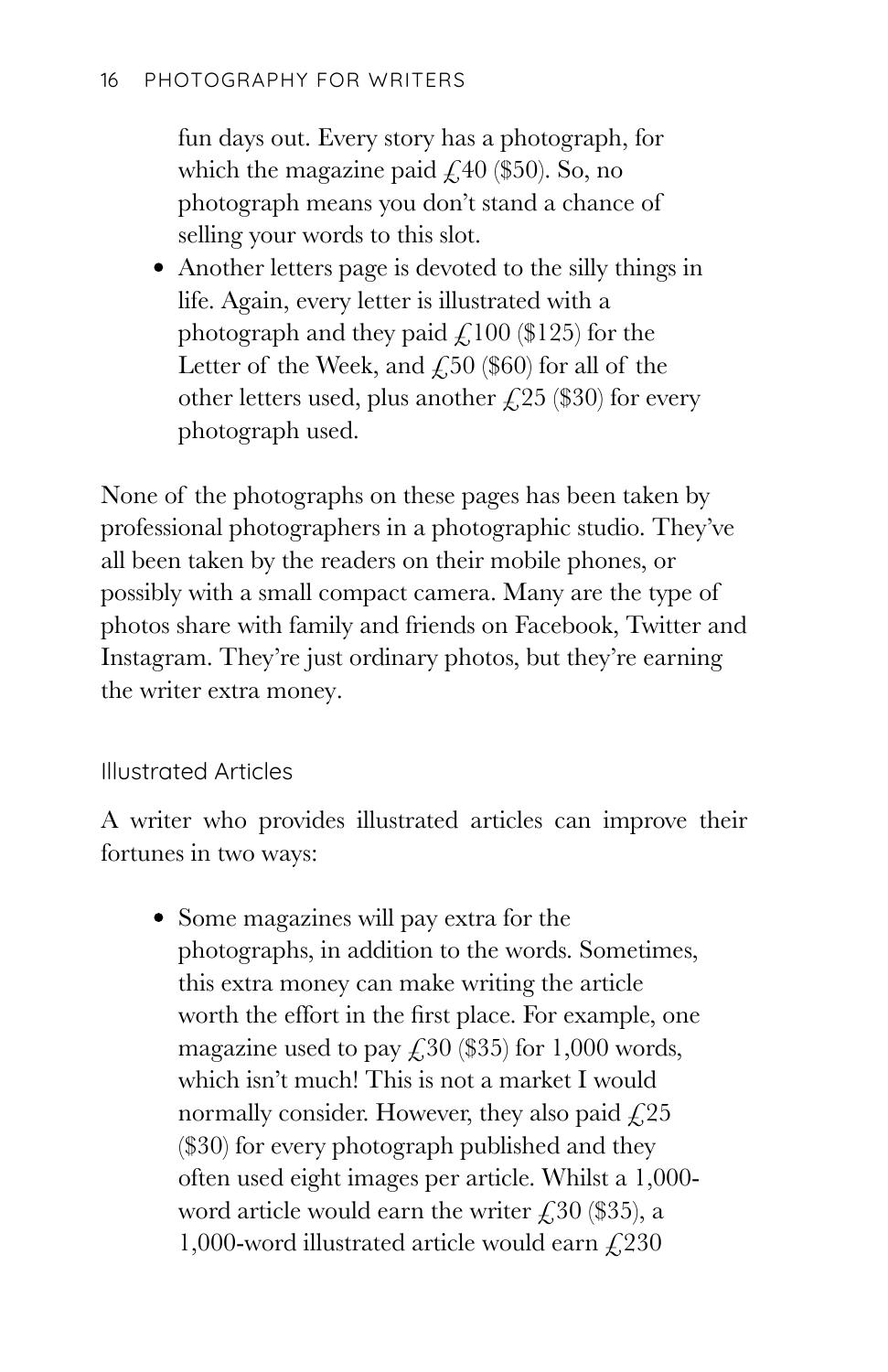(\$280). Being able to offer photographs can turn a poor market into a useful market worth writing for.

• Some magazines won't pay extra for photographs, but they only accept complete words-and-picture packages. Therefore, being able to provide photos opens up these new markets to you. Who doesn't want more customers? And while they don't pay anything extra for photographs, their rates of pay tend to be higher than those markets that will just buy the words from you. So that mobile phone in your pocket could be the key to new magazine markets.

Illustrated articles are more interesting to the reader. Often, it is the photographs that grab the reader's interest first, as they flick through the pages. Those images complement the words, while also adding extra detail. A travel feature needs photographs showing readers the locations and attractions that can be experienced at these destinations. A cookery magazine needs a photograph of the finished dish to accompany the recipe. A gardening article needs photographs to show the different plants and flowers used in a design. Look at any article in any magazine and imagine the photos were not there. Suddenly, the page looks drab and boring.

# Step-by-Step Features

Have you ever followed a step-by-step article? Photographs are used to explain a technical aspect of the process, or to show the reader what something should look like before they move onto the next stage. Photographs give the readers confidence that they are following the instructions properly. They do not need to be stunningly beautiful images, worthy of a posh art gallery; they simply need to be in focus and show a specific aspect of the project.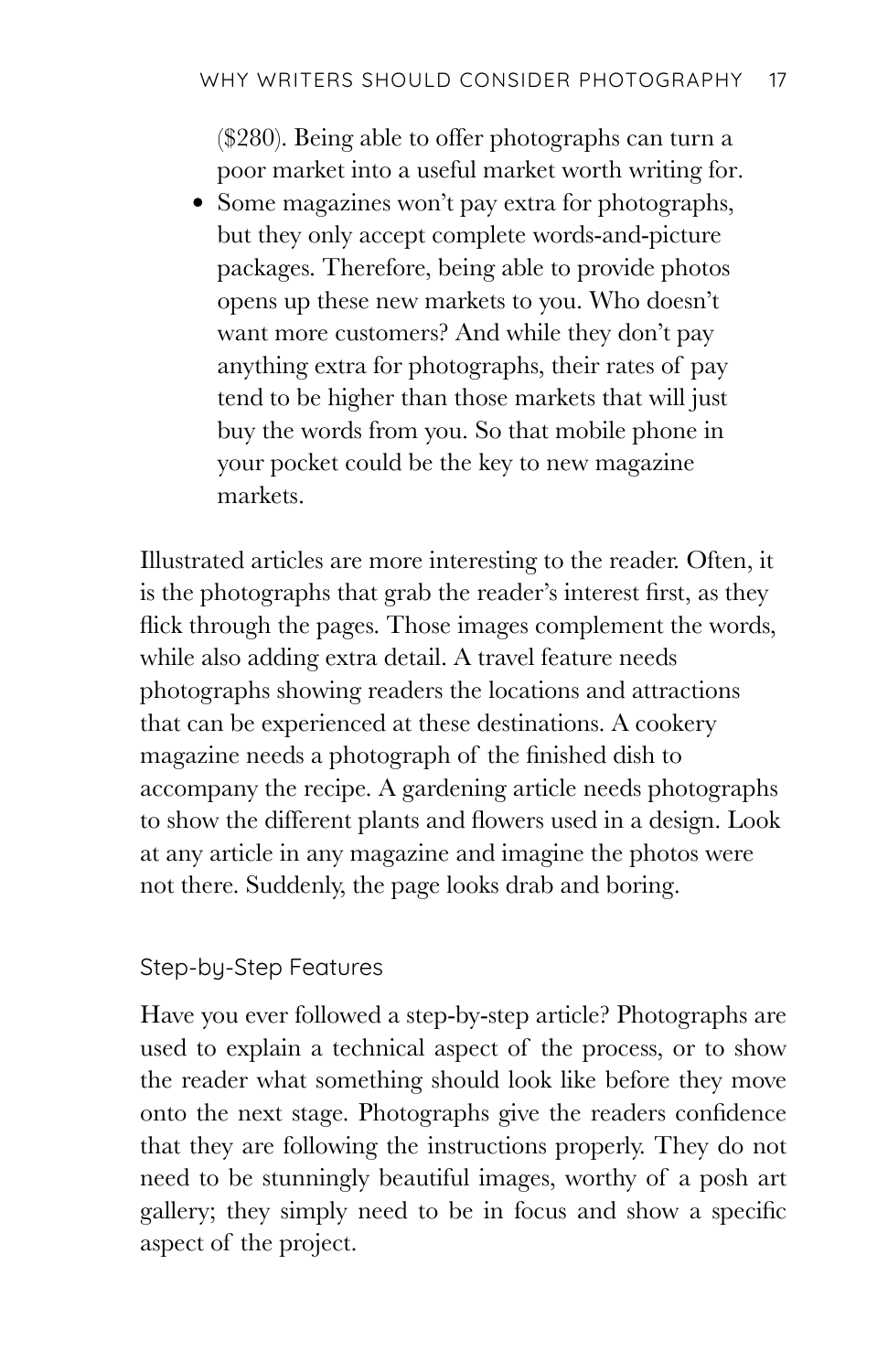While step-by-step features are popular in certain types of magazines (particularly craft, DIY and gardening titles), they can appear anywhere, if you have the right idea. I sold an article showing readers how to clean up their garden fishpond in ten easy steps. One of the photographs used was of a dirty pile of slimy sludge that I'd cleared out from the bottom of the garden pond. It certainly wasn't a beautiful image, but it illustrated the step in the article, which is why the magazine bought it. The feature was 800-words long and had twelve photos. They paid  $\angle$ 100 (\$125) for the words and another  $\angle$  (240 (\$300) for the photographs.

Without photographs, a writer will have difficulty selling a step-by-step feature because editors can't get the photos from anywhere else unless they commission a photographer to tackle the step-by-step process and take the photos. If you're going to create a step-by-step article, you might as well take the photographs yourself.

# Non-Fiction Books

When you've sold several articles on one particular topic, you might want to think about turning the information in those features into a book. Publishers look more favourably on writers whose work has already been published in magazine format, so if your camera has opened up new magazine markets, it could also lead to bigger projects, such as nonfiction books.

One of my markets is providing walking route descriptions for some of the walking magazines, and this includes supplying photographs of the views and interesting sights walkers can see on route. I had an idea for a walking book and approached a publisher with a proposal. Having studied the publisher's series I was targeting, I noticed all of their books in this particular series had two photographs per walking route. So I made a point in my book proposal that I could supply a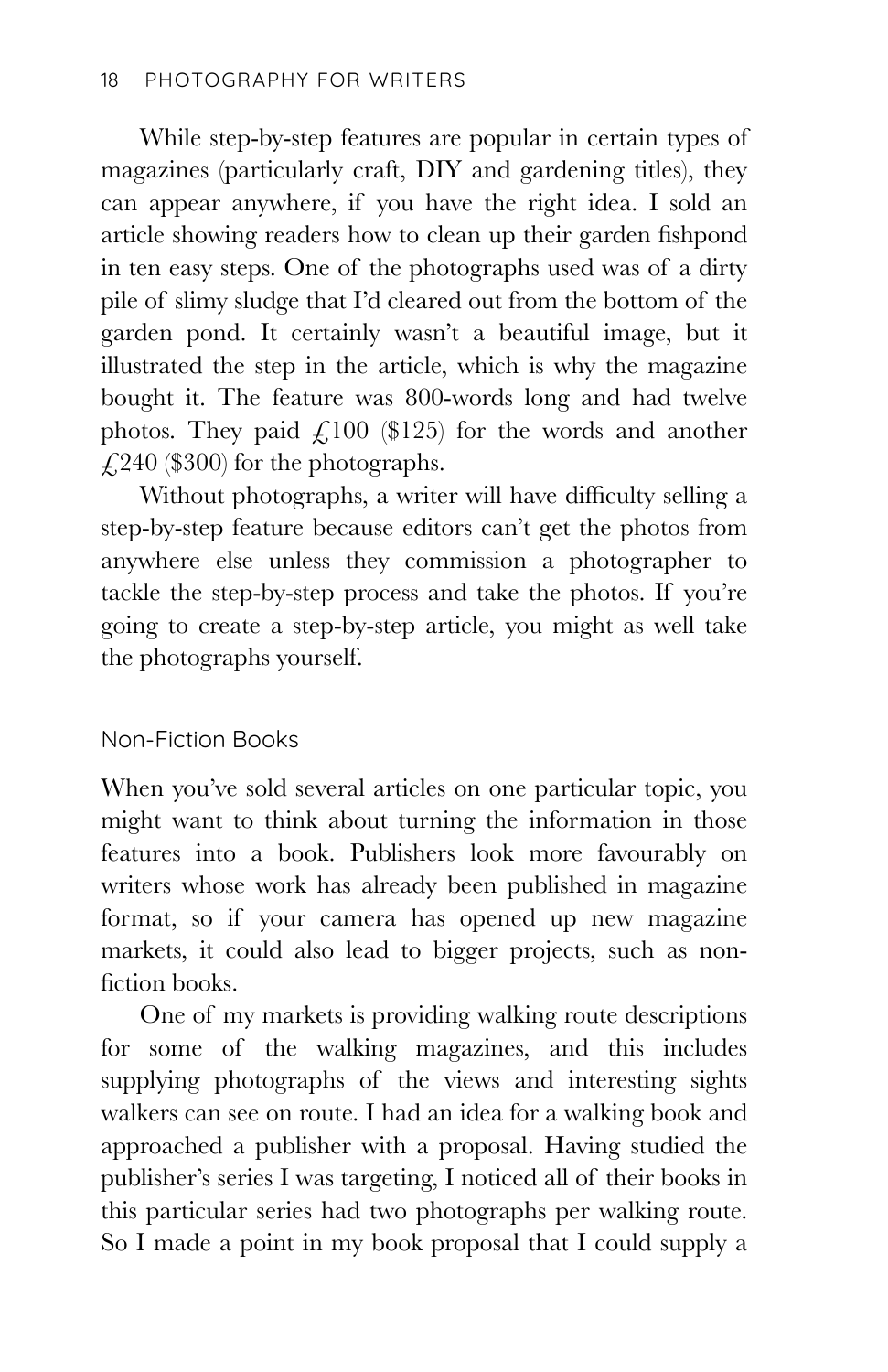selection of photographs, enabling them to select at least two for each route.

I also included photocopies of my published walking routes, all of which included photographs. This gave the publishers an idea of the photos I could provide, whilst also demonstrating that I was used to taking photographs to complement my words. The book was commissioned and during a conversation the publisher advised me that had they needed to source the images from elsewhere, the cost would have to have been deducted from *my* advance. So, not only did photos help me to secure the contract, but they also saved me money.

### Research Material

As writers, we're forever being told to carry a notebook and pen with us at all times to jot down ideas as they come to us. (I guarantee you will forget an idea if you don't write it down.) However, in addition to a notebook and pen, every writer should also carry a camera at all times. These days, that's easy; most mobile phones have built- in cameras, and few of us seem capable of going anywhere without our phones.

Cameras make fantastic research tools. Think of them as pictorial notebooks. Want to make a note of the castle you're visiting? Does it have a drawbridge? How many arrow slots are in each tower? What colour are the stone walls? All you need to do is take a few photographs and you'll be able to answer all of these questions at any time in the future. Photographs are capable of triggering memories, which is why cameras make brilliant research tools. Take a photo of a fish and chip shop on the coast and your nostrils will soon be twitching at the smell of vinegar on hot, fluffy, just-out-of-thefrier chips. (Go on, admit it. You can smell them right now, can't you?)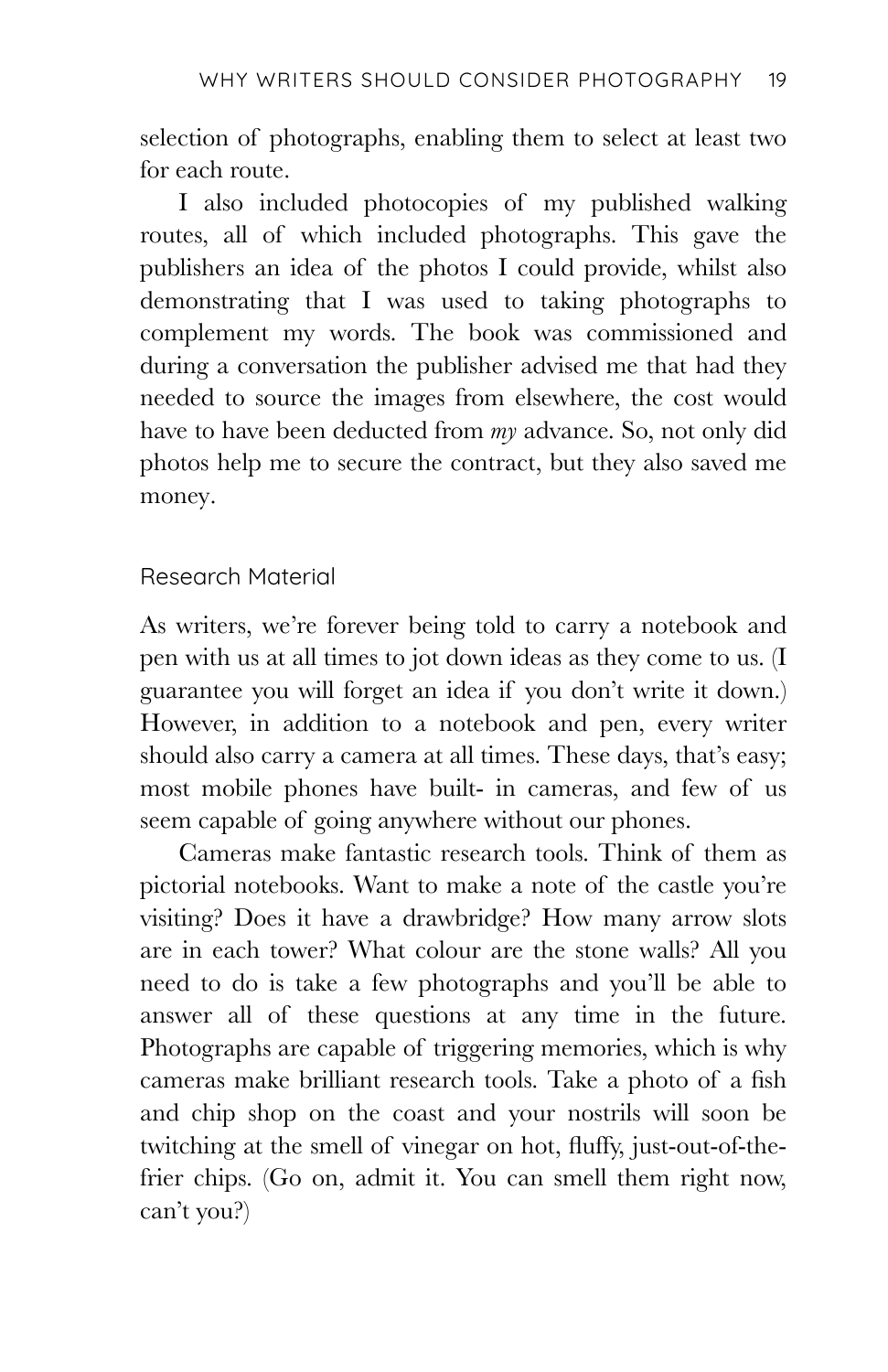#### The Digital Benefits

Digital photography has many benefits:

- Instantaneous. Take a photo on a digital camera and it's on the LCD screen within seconds. This means that when you take a photo, if it doesn't look right, you can delete it and take another, better photo.
- Cost. Digital photos are much cheaper than the rolls of film that used to contain 24 or 36 frames. Film forced photographers to think carefully about capturing the photo in the first place. That's not to say that we can be slapdash with the composition of our photos; we can't. For professional photographers, thinking carefully about composition is vital, but digital cameras allow us to experiment to find the right composition we're looking for, at no extra cost. All we're limited by is the size of our memory card (which is capable of holding hundreds, if not thousands, of photographs). That's brilliant for photos we want to take for research purposes. But it also offers flexibility. I often take two photos of a scene: one with the camera held horizontally (often called landscape) and one with the camera rotated vertically (known as portrait). A landscape photo might be used in a magazine as a double-page spread (across two pages), whilst a portrait photo might be used on one page, or even the front cover of the magazine. Digital means that taking two photos of the same scene doesn't cost anything extra (except some space on your memory card or computer hard drive).

• Copies. With digital, it is easier making copies.